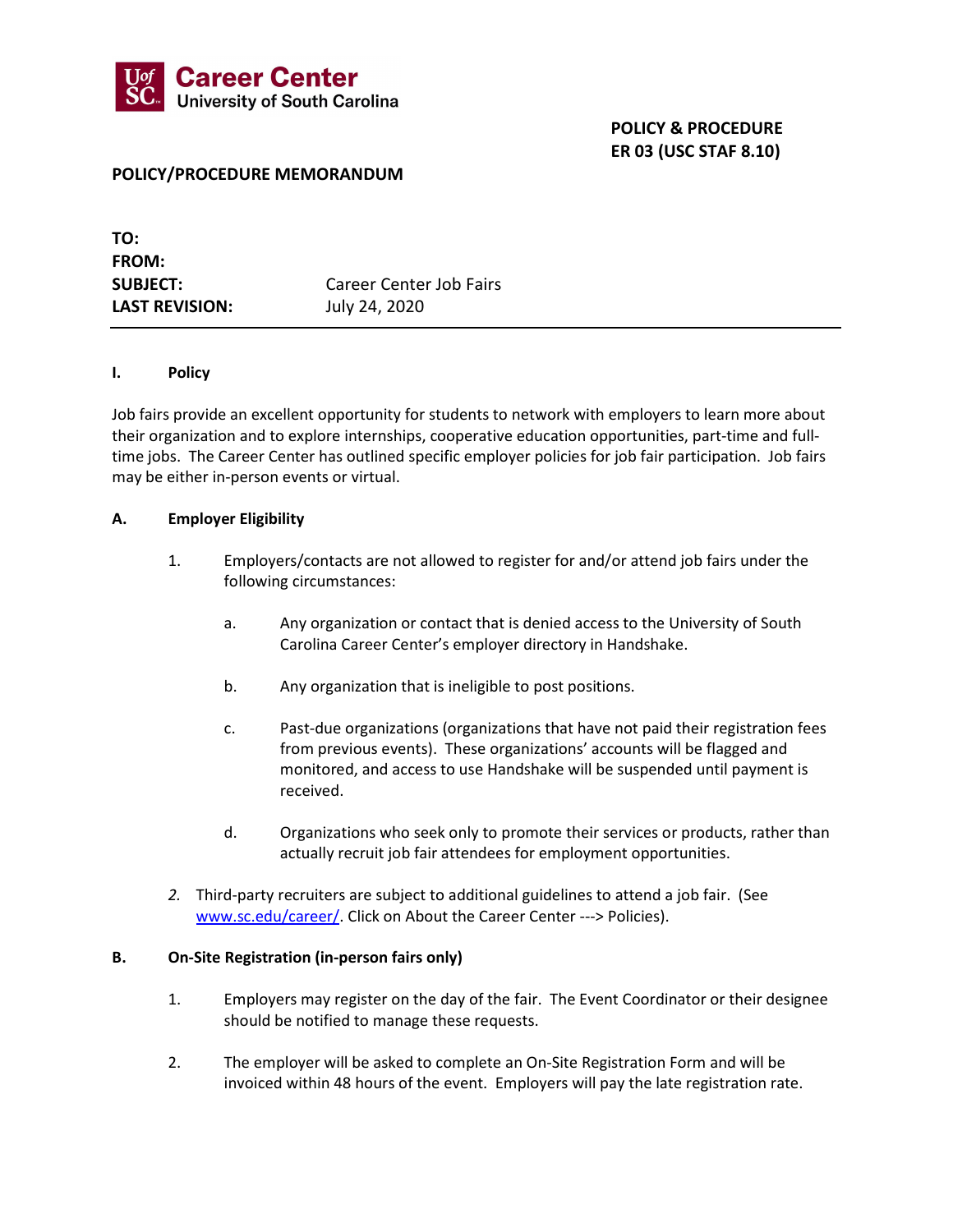

# POLICY & PROCEDURE ER 03 (USC STAF 8.10)

## POLICY/PROCEDURE MEMORANDUM

- 3. Employers who complete an On-Site Registration form will be assigned a table location at the discretion of the Event Coordinator.
- 4. Employers who conduct on-site registration will not be included in the employer listing or any of the marketing material for the fair.

## C. On-Site Registration (virtual fairs only)

1. Employers are strongly recommended to register no less than 3 days prior to the fair.

#### D. Refund/Cancellation Policy

- 1. Payment is due upon approval of your registration. No refunds will be issued 14 days or less prior to the event.
- 2. All cancellations must be submitted in writing by email to the Career Center's Event Coordinator. Confirmation that the cancellation was received will be sent to the employer upon receipt of the email. If an employer cancels less than two (2) weeks prior to the event, the organization will still be held responsible for the payment.
- 3. Approved refunds are subject to a \$25 administrative cancellation fee to offset system and financial charges.
- 4. Future registrations for Career Center events will not be allowed, and access to use Handshake will be suspended, until past due payments and/or cancellation fees are received.

## E. Hazardous Weather, Public Health Crises & Other Emergencies – Cancellation of Fair

- 1. In the event of hazardous weather, the Career Center will not host job fairs if the University of South Carolina has cancelled classes.
- 2. In the event of any emergency, the Career Center will not host job fairs if conditions are deemed to be unsafe or technology needed to support the event is no longer available.
- 3. Within reason, the Career Center will make the decision on whether to cancel a job fair no less than three hours prior to the scheduled job fair.
- 4. The Career Center will make every reasonable attempt to post notification of a cancellation on the Career Center website www.sc.edu/career no less than two hours prior to the scheduled job fair.